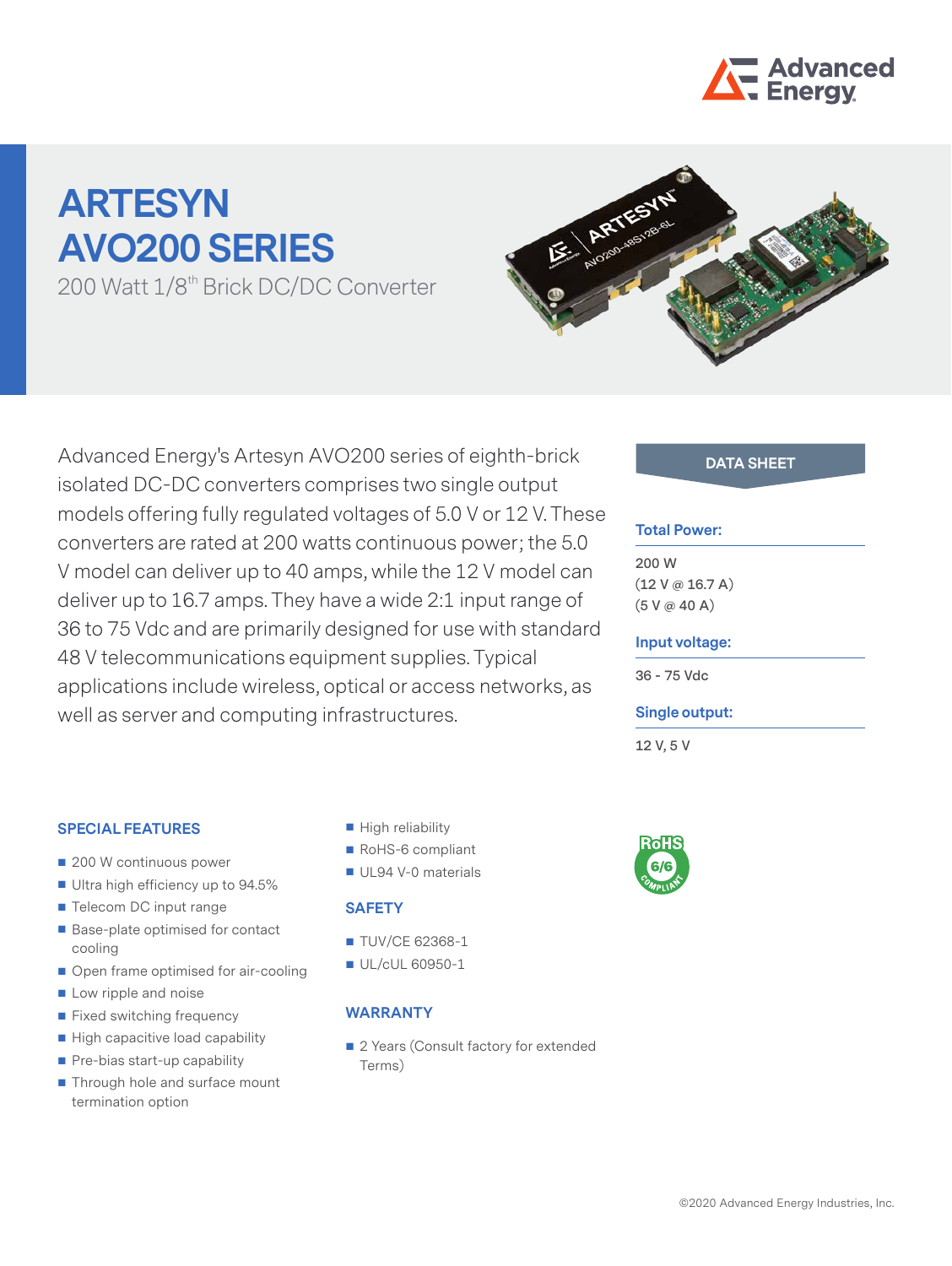# **ELECTRICAL SPECIFICATIONS**

| Input                                                    |                                                       |  |
|----------------------------------------------------------|-------------------------------------------------------|--|
| Input voltage                                            | 36 - 75 Vdc                                           |  |
| Input Surge                                              | 100 V / 100 mSec                                      |  |
| Efficiency                                               | 12 V at 100% load is 94%<br>5 V at 100% load is 94.5% |  |
| I/O insulation<br>I/O isolation                          | Basic insulation<br>2250 Vdc                          |  |
| Output                                                   |                                                       |  |
| Output Voltage                                           | 12 V nominal<br>5 V nominal                           |  |
| Output current maximum                                   | 16.7 A for 12 V version<br>40 A for 5 V version       |  |
| Noise & ripple                                           | 12 V is 70 mV pk-pk max<br>5 V is 120 mV pk-pk max    |  |
| Over Temperature protection<br>-Baseplate<br>-Open frame | 110 °C baseplate<br>120 °C hot-spot                   |  |
| Over voltage protection Method / OVP operation           | Auto restart /130% Vout                               |  |
| Over current protection Method / OCP operation           | Hiccup / 150% lout                                    |  |
| Control                                                  |                                                       |  |
| Enable                                                   | TTL compatible (negative logic)                       |  |
| Trim function                                            | 80% to 110% Vout                                      |  |
| Remote sense                                             | Sense connections proivided                           |  |
| <b>Switching Frequency</b>                               | 150 Khz                                               |  |

# **ORDERING INFORMATION**

| Model number      | Input voltage | Output voltage set point | <b>Output current</b> | <b>Efficiency</b> |
|-------------------|---------------|--------------------------|-----------------------|-------------------|
| AVO200-48S05B-6L  | 36-75 Vdc     | 5 V/40 A                 | 40 A                  | 94.5%             |
| AVO200-48S05-6L   | 36-75 Vdc     | 5 V / 40 A               | 40A                   | 94.5%             |
| AVO200-48S05PB-6L | 36-75 Vdc     | 5 V/40 A                 | 40 A                  | 94.5%             |
| AVO200-48S12B-4L  | 36-75 Vdc     | 12V/17A                  | 16.7A                 | 94.0%             |
| AVO200-48S12B-6L  | 36-75 Vdc     | 12 V / 17 A              | 16.7 A                | 94.0%             |
| AVO200-48S12-6L   | 36-75 Vdc     | 12V/17A                  | 16.7 A                | 94.0%             |

Default = Negative remote control

P = Positive remote control

B = Baseplate

-6 = 3.8 mm pin length

-4 = 4.8 mm pin length

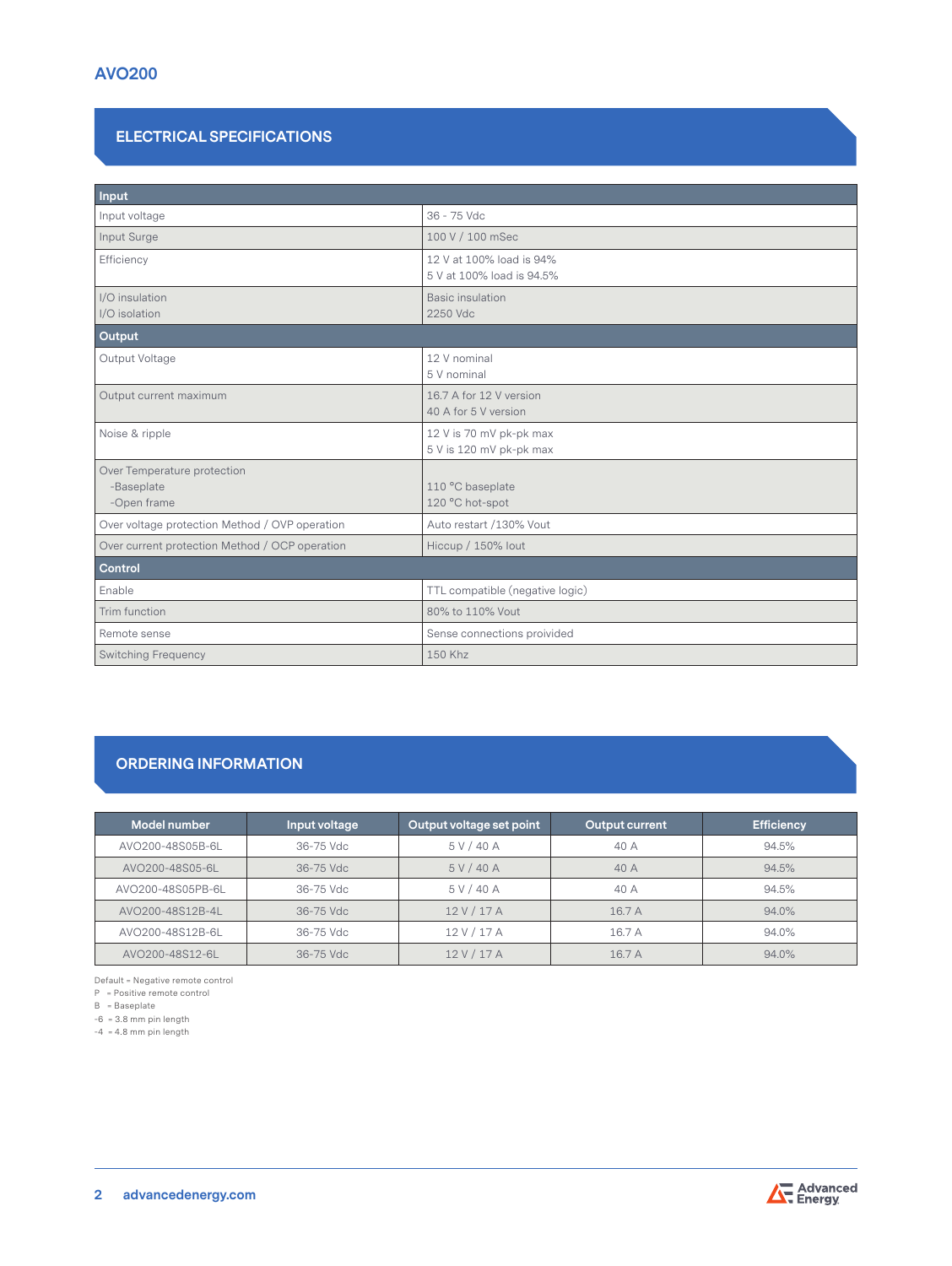## **MECHANICAL DRAWINGS**



Notes:

Dimensions within the box are critical dimensions.

AVO200 5 V and 12 V products have slight difference in the mechnical drawing. Please check the specified product's Technical Reference Note for more details. All specifications are subject to change without notice. Mechanical drawings are for reference only.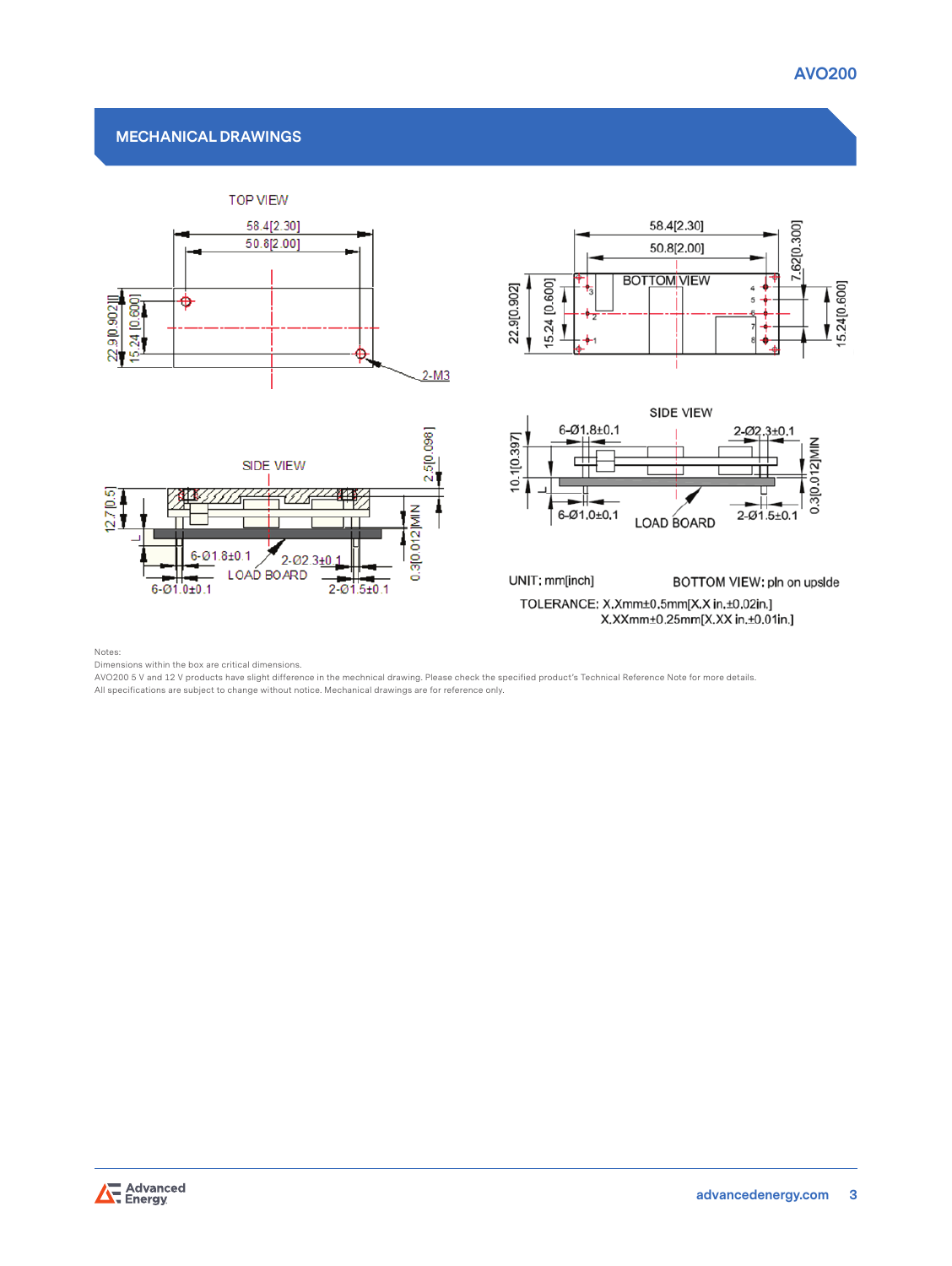# **PIN LENGTH OPTIONS**

| Device code suffix | Pin Length             |
|--------------------|------------------------|
| $-4$               | 4.8 mm $\pm$ 0.25 mm   |
| $-6$               | 3.8 mm $\pm$ 0.25 mm   |
| -8                 | $2.8$ mm $\pm$ 0.25 mm |
| None               | 5.8 mm $\pm$ 0.25 mm   |

# **PIN DESIGNATIONS (AVO200)**

| Pin No. | <b>Name</b>   | <b>Function</b>         |
|---------|---------------|-------------------------|
|         | $V_{in}+$     | Positive input voltage  |
|         | Remote ON/OFF | Remote control          |
| 3       | $V_{in}$ -    | Negative input voltage  |
|         | $V_{o}$ -     | Negative output voltage |
| 5       | $S-$          | Negative remote sense   |
| 6       | Trim          | Output voltage trim     |
|         | $S+$          | Positive remote sense   |
| 8       | $V_0^+$       | Positive output voltage |

# **Environmental Specifications**

| Operating temperature | -40 to +85 °C      |
|-----------------------|--------------------|
| Storage temperature   | $-55$ to $+125$ °C |
| <b>MTBF</b>           | 1.5 million hours  |